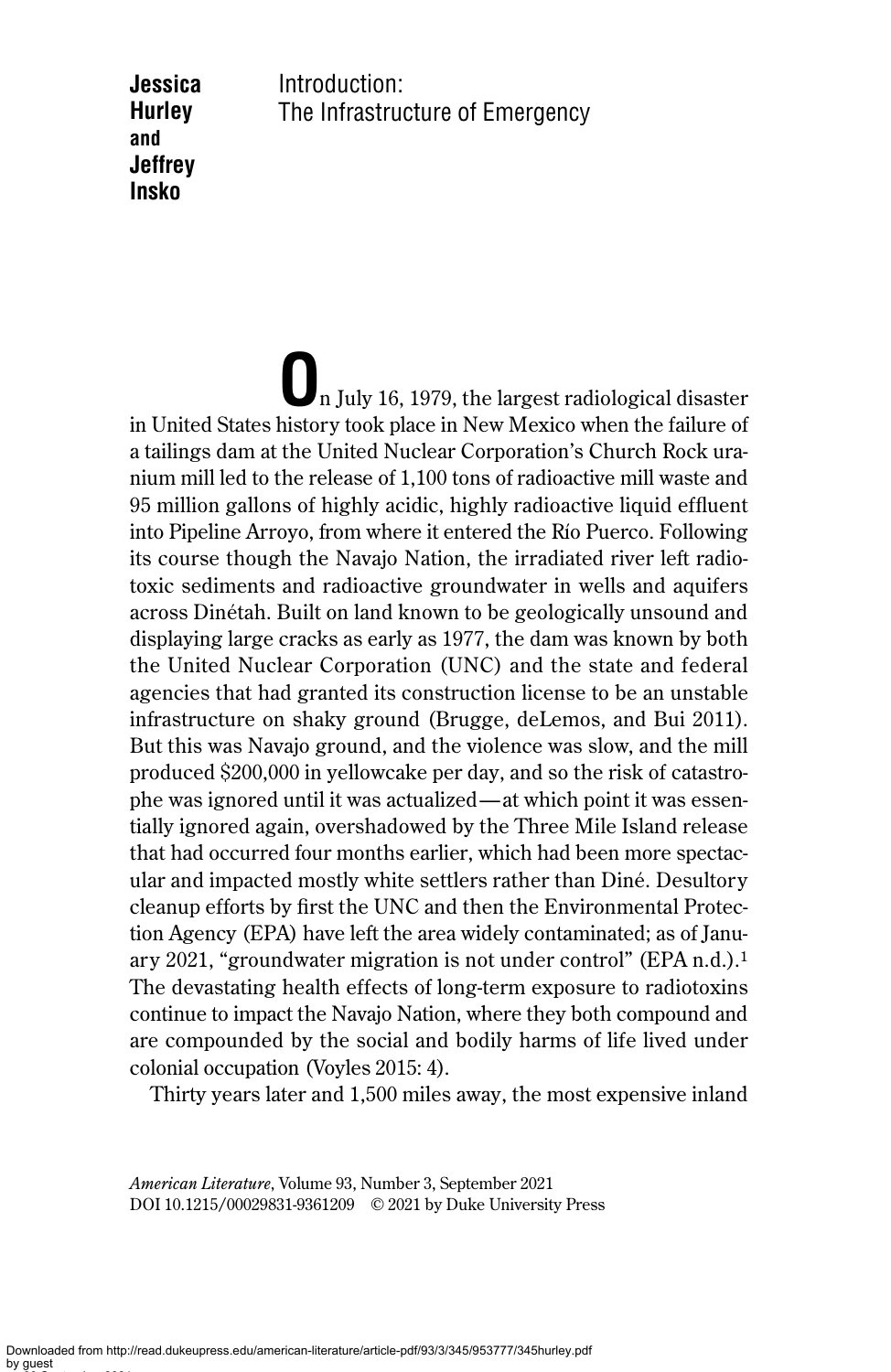oil spill in US history took place near the city of Marshall, Michigan. On July 25, 2010, an Enbridge oil pipeline transporting diluted bitumen from the Alberta tar sands ruptured, spilling more than a million gallons of oil into Talmadge Creek, a tributary of the Kalamazoo River. Oil gushed from a six-foot-long gash in the thirty-inch steel pipeline for seventeen hours before the leak was finally detected. Meanwhile, the oil reached the Kalamazoo, where it traveled another thirty miles downriver, saturating the riverbank and coating flora and fauna. Compounding the spill and confounding first responders, the oil that spilled did not float on the surface of the water. Instead, the chemicals used to dilute the thick crude for pipeline transport, which included the known-carcinogen benzene, evaporated into the air. The remaining bituminous material then sank to the bottom of the river, rendering ineffectual ordinary containment efforts. Years before the spill, safety inspections on the pipeline had revealed serious defects, but weak federal oversight and a corporation focused on profits rather than safety disincentivized mitigating action (National Transportation Safety Board 2012).2 Despite its significance as the first major release of tar-sands oil into a body of freshwater, the Kalamazoo River spill attracted little national attention, overshadowed by the more spectacular, and deadly, Deepwater Horizon blowout in the Gulf of Mexico just a few months prior. After a seven-year, billion-dollar cleanup effort, thousands of gallons of oil remain in the Kalamazoo's riverbed and the public health effects upon local residents exposed to contaminated air remain entirely unstudied, despite anecdotal accounts of a variety of illnesses.

Turning our attention to Church Rock and Marshall rather than Three Mile Island and Deepwater Horizon, we mean to highlight not the sensational event but the routine character of infrastructural violence, not the singularity of disaster but its ongoingness under conditions of colonial racial capitalism. The Río Puerco and the Kalamazoo River, for example, had been polluted long before the collapse of the UNC tailings dam and the rupture of the Enbridge pipeline. From 1968, when the Río Puerco became a perennial stream, to the mid-1970s, there was no regulation of water quality downstream from the mines; as Traci Brynne Voyles (2015: 165) notes, "New Mexico Environmental Improvement Division (EID) reports indicated that the river 'contains levels of radioactivity and certain toxic metals that approach or exceed standards or guidelines designed to protect the health of people, livestock and agricultural crops,' which were its primary uses by Diné residents of the Church Rock area." Similarly, the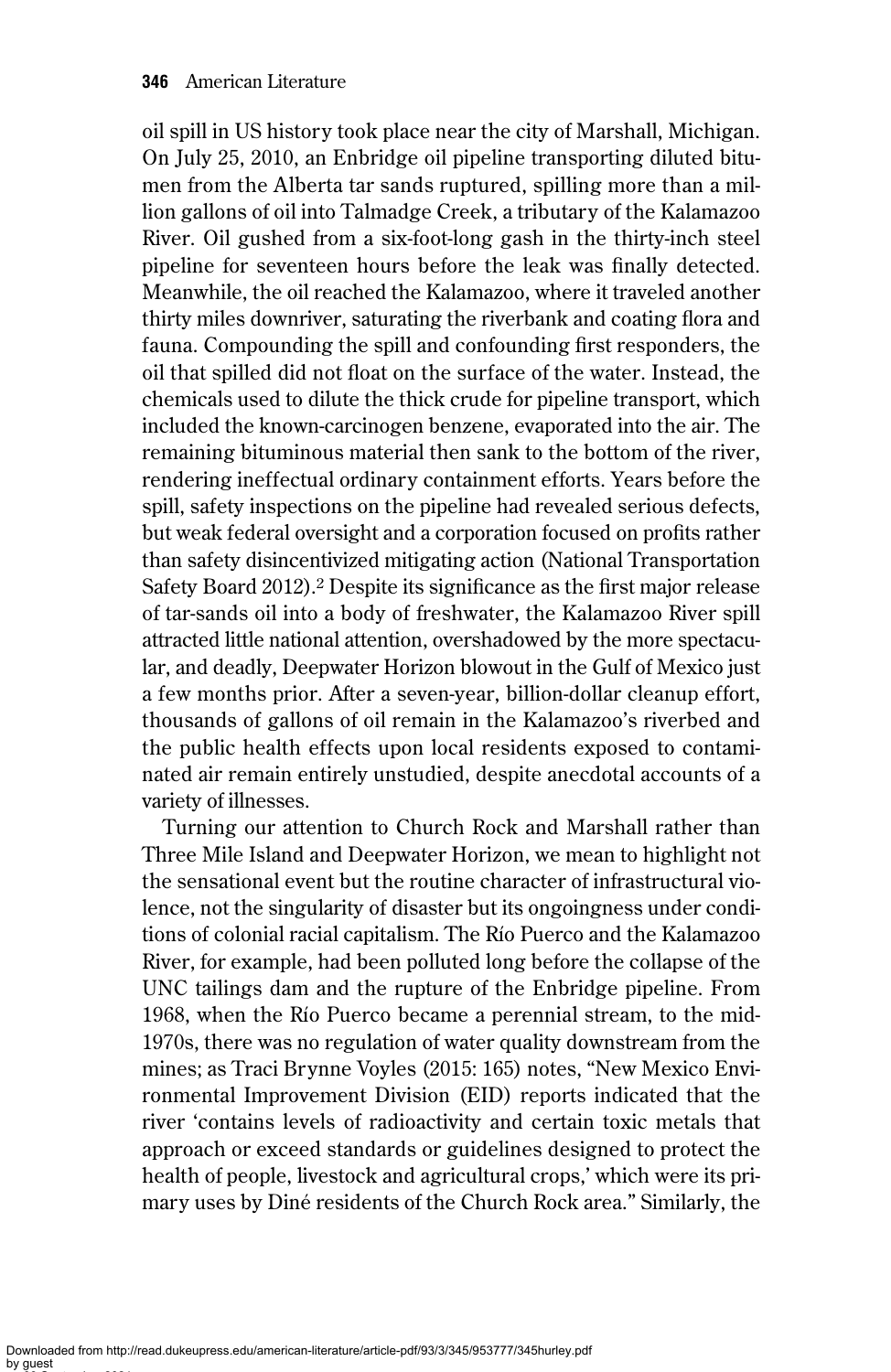Kalamazoo River had suffered various forms of pollution going back to the nineteenth century; one researcher in the 1960s famously described it as having the color and consistency of a blueberry milkshake (Dempsey 2001: 1). In 1990, the US EPA declared portions of the river a superfund site, owing to high levels of polychlorinated biphenyls (PCBs) from toxic waste dumped into the river by paper mills and other industrial operations.

These examples of modern pollution are continuous with much longer histories of environmental degradation wrought by what the anthropologist Anne Spice (2018: 44) calls the "invasive infrastructures" of settler colonialism. Eighteenth- and nineteenth-century settlers in Michigan decimated the sturgeon populations and destroyed the wild rice beds that had long sustained the lifeways of the Anishinaabe people. Early in the twentieth century, hydroelectric dams built to sustain sawmills altered the river's flow and disrupted its ecology. Later, in the 1960s, Michigan experienced its own miniature oil boom; the gushers and seeps and leaks that have long typified petroleum extraction soaked wetlands and tributaries and bled oil into the river. In New Mexico, the war against Native people has likewise long been waged as a war against the land: from the nineteenth-century eradication of peach, corn, and bean plantations as an act of conquest; to the mass slaughter of Navajo sheep, horses, cows, and goats in the 1930s to clear the land for the Hoover Dam; to the oil wells and coal and uranium mines that still occupy the land today. Thus, the histories of the settler occupation of Dinétah and of Michigan are histories of the systemic eradication of life-giving infrastructures and their replacement with eliminationist infrastructures of extraction.

From the perspective of US settler history, these latter infrastructures have long constituted visible signs of progress; they are seen as wonders of technological ingenuity that promise civilizational advancement, wealth, and freedom. Yet this "discursive positioning of infrastructure as a gateway to a modern future" (Spice 2018: 42) obscures the destruction and violence that settler infrastructures impose in their everyday operations as well as at moments of breakdown, which often painfully reveal the uneven distribution of those infrastructures' promised benefits across populations. Promiscuous in their range of meanings and effects, built infrastructures are "dense social, material, aesthetic, and political formations that are critical both to differentiated experiences of life and to expectations of the future" (Appel, Anand, and Gupta 2018: 3). Perhaps nowhere has this been rendered more vividly in the twenty-first century than in the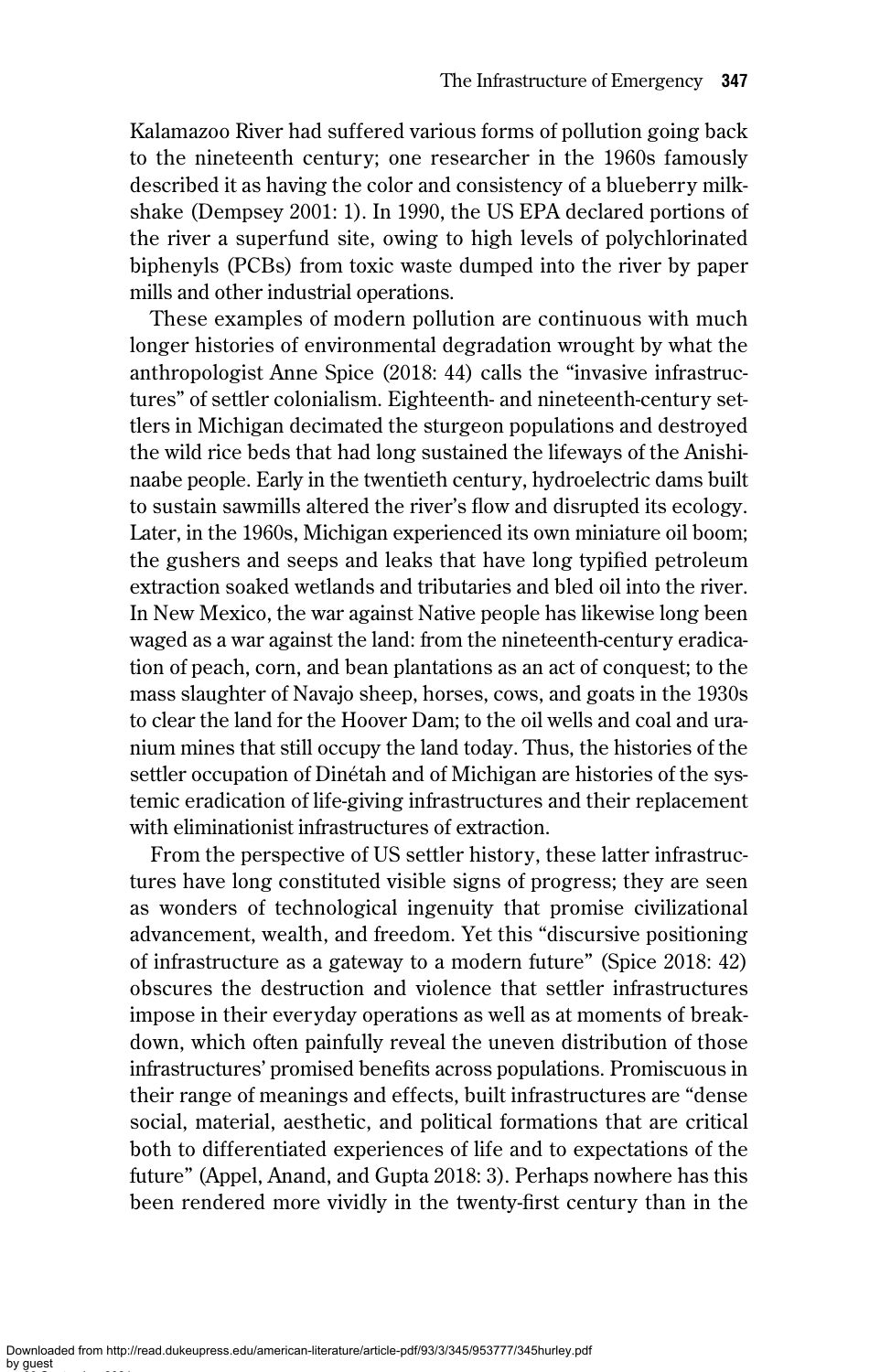many instances of infrastructures as both instruments of injustice and sites of resistance: from the activists working to secure clean water in Flint and Detroit, to the abolition movement seeking to dismantle brutal police forces and the prison-industrial complex, to the grassroots movement against the Keystone XL pipeline and the Indigenous-led mass protests at Standing Rock against the Dakota Access Pipeline.

The latter protests respond not just to historical injustices, including the ongoing violence inflicted by settler colonialism and extractive capitalism. They respond also to the planetary ecological emergency produced by these long histories: global warming. In the context of that emergency, infrastructures occupy a complex place, at once causes, casualties, and solutions. The infrastructures of empire and capital require and sustain fossil fuel consumption, which is why, for example, new oil and gas pipeline projects have become pivotal sites of protest for grassroots climate activists and Indigenous water protectors. Given the petroleum economy's resistance to democratized labor action, thwarting new pipeline infrastructure construction provides an indirect means of halting extraction.3 At the same time, alreadyprecarious and deteriorating infrastructures are imperiled by the myriad effects of climate change: rising sea levels threaten coastal power plants; intensified weather events like hurricanes overwhelm water and sewer systems; heat waves cause stress on roads and bridges owing to thermal expansion. The lethal combination of drought-like conditions, settler-colonial land management, and poorly maintained power lines in California, for example, has increased the frequency and intensity of wildfires, destroying homes, lives, and thousands of acres of forest.

Yet infrastructure also promises the solution to these problems.<sup>4</sup> A shift from greenhouse-gas-emitting energy sources to renewables will require massive public and private investments in new infrastructural systems: new modes of mass transportation, wind farms, and solar-powered energy grids. The need for such infrastructure constitutes its own kind of emergency, one that calls for both dismantling and rebuilding. As Michael Truscello (2020: 31) puts it in Infrastructural Brutalism: Art and the Necropolitics of Infrastructure, "only a revolutionary examination of existing infrastructure, retrofitting of carbonintensive infrastructure, decommissioning of untenable infrastructure that requires expert knowledge, and sabotaging of the infrastructure that is too dangerous to keep is capable of transforming conditions currently so brutal that they incur mass extinction." A recently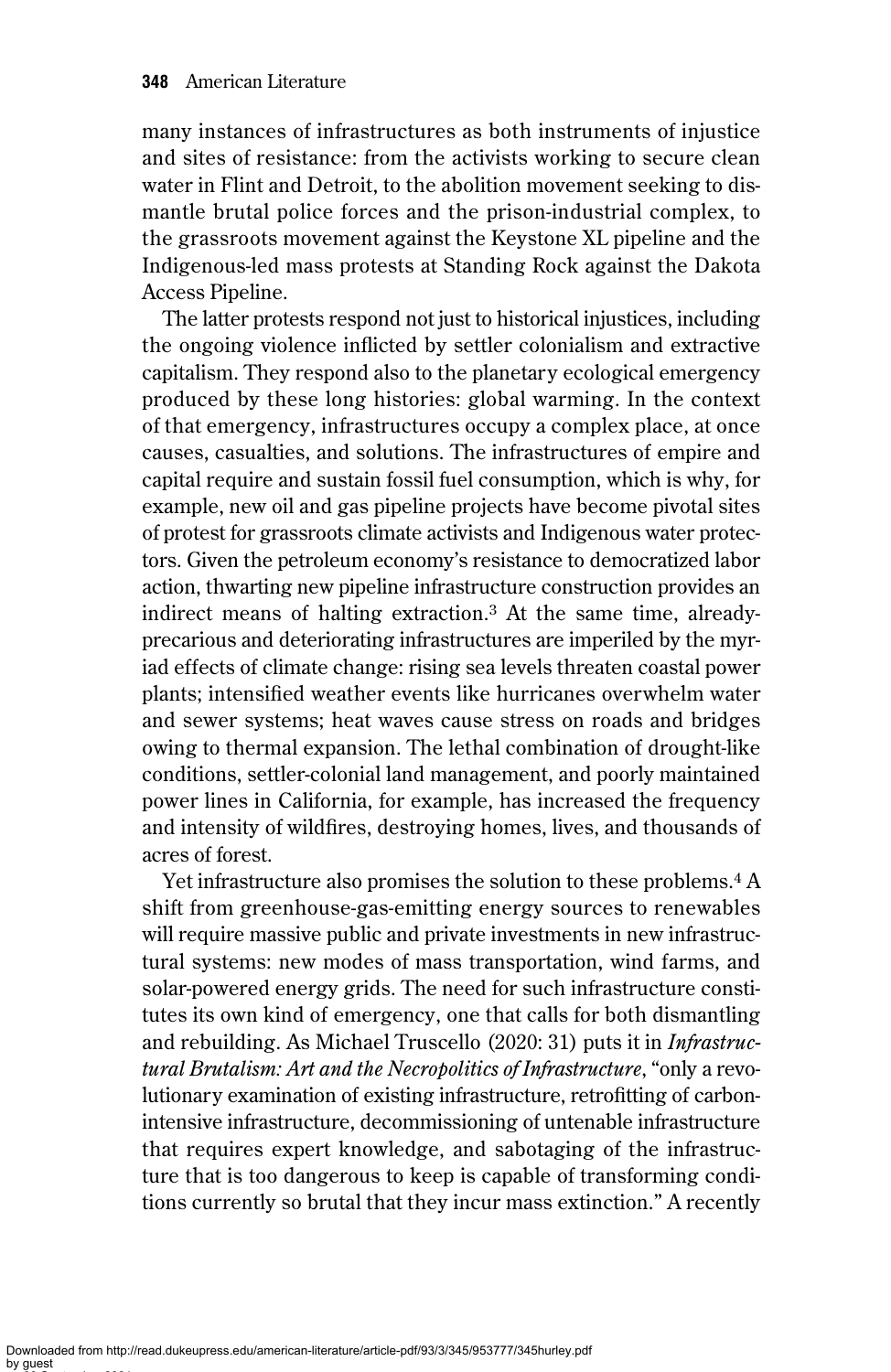released report from Princeton University (Larson et al. 2020) details the urgent necessity of such a revolutionary transformation. According to the report, the United States will need to act with extraordinary haste to construct the systems that will allow the country to reach netzero greenhouse gas emissions by 2050—a goal promoted by many, including President Biden. That means an enormous expansion in the nation's electrical grid, an accelerated rate of installation of wind turbines and solar panels, the retrofitting of homes so that they can be powered by energy sources other than oil and gas, and the construction of a new network of currently nonexistent carbon-capture storage facilities, among other efforts.

As sobering as the Princeton study (and the Intergovernmental Panel on Climate Change reports on concentrations of global atmospheric carbon to which it implicitly responds) might appear, the framework of emergency is not without its own dangers. For one thing, its visions of both infrastructural change and the climate emergency might not be expansive enough. For while it imagines new forms of energy production, distribution, and consumption, it fails to imagine new social arrangements; as contemporary movements for ecosocialism, decolonization, and environmental racial justice suggest, infrastructural redevelopment without social and economic reorganization can quite easily perpetuate the immiseration that defines our present. Put another way, heeding the call to swift action on such a broad array of initiatives risks reproducing the ill effects of what the Potawatomi scholar Kyle Powys Whyte (2021) calls "crisis epistemology." Crisis epistemology apprehends present conditions as both new and urgent. The presumption of newness, the unprecedented, allows for a degree of historical forgetting of past emergencies, while the presumption of urgency "suggests that swiftness of action is needed to cope with imminence. There either may be moral sacrifices that have to be made or ethics and justice are not elevated to a level of serious attention" (Whyte 2021). To illustrate the point, Whyte cites historical instances of injustice resulting from infrastructure projects in the twentieth century: dam projects that flooded Indigenous land and displaced Indigenous people, and the exclusion of Indigenous peoples from energy grid systems. With its single-minded focus on emissions reductions and technologies, the Princeton study provides no guidance to policymakers who might take up the report regarding how the pursuit of the study's goals might wind up duplicating, in the name of solving a crisis that is "new" only from a settler perspective, past instances of environmental or infrastructural injustice.5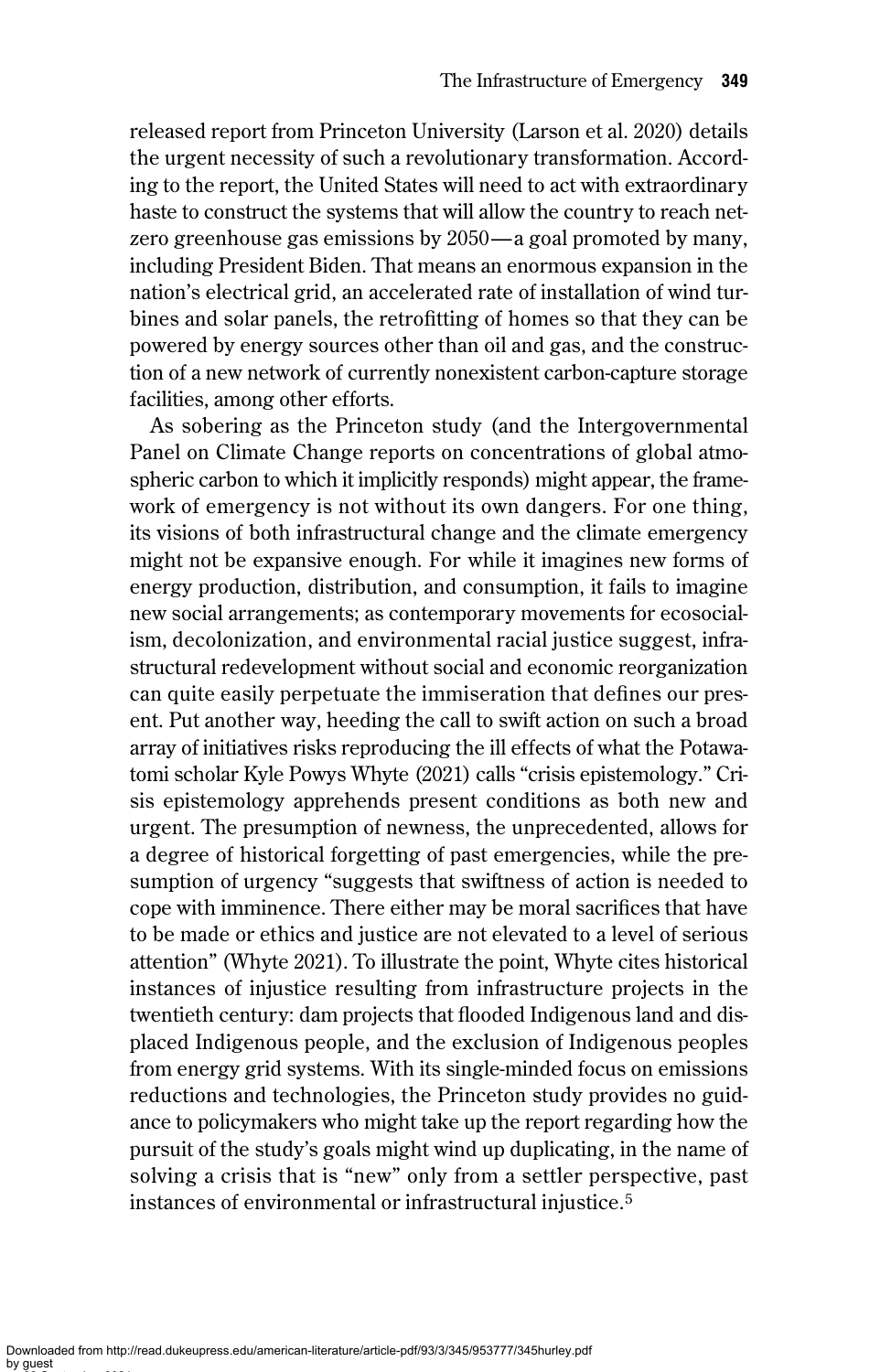But if it's hard to relinquish "emergency" and "crisis" as responses to climate change, then perhaps thinking differently about infrastructure can help address the epistemological and ethical problem that Whyte identifies. Here, we might turn to Winona LaDuke and Deborah Cowen's (2020: 244) concept of "Wiindigo infrastructure." The infrastructures of settler colonialism disposition the world toward its own destruction, enabling the transformation of the whole planet into an "extractive zone" (Gómez-Barris 2017) for the production of capital and the unevenly distributed immiseration of human and nonhuman life.<sup>6</sup> For LaDuke and Cowen (2020: 244), this aligns settler-colonial infrastructures with the Wiindigo, "the cannibal monster of Anishinaabe legend" that figures the rapacious extractivism of colonial powers. Yet as LaDuke and Cowen also emphasize, the immense scale of Wiindigo infrastructure and its power to determine how things will go does not make it an unstoppable force. Rather, to focus on infrastructure as a way that power is expressed and mediated is to open up a new set of opportunities for subversion, resistance, and counter-worldmaking: "infrastructure is the spine of the Wiindigo, but it is also the essential architecture of transition to a decolonized future" (246). The redispositioning of infrastructure thus becomes a crucial tool for those seeking to produce different realities in the present and alternative possibilities for the future.

What role might literature and literary studies play in this work of redispositioning? Insofar as it shapes our perception of both space and time, infrastructure might be understood as a structuring form. In this, as Caroline Levine (2015) has explained, it has much in common with literature, itself composed of structuring forms that simultaneously reflect and construct our ideas about the world and how to move through it. In this special issue of *American Literature*, we seek to interrogate the role of literature and literary study in the analysis and reimagining of the infrastructure of emergency. What is the role of literature in helping us think through, around, beyond, and beneath the impasse of infrastructure? How can literature produce imaginaries of infrastructure that might enable us to use it for something other than its current fascistic, colonial, and extractive tendencies? How can literary representations of infrastructure modulate our lived experience of attachment, entanglement, relationality, and collectivity, especially as a way of combating a resurgent fascism that denies any value in public infrastructure beyond the prison, the concentration camp, and the border wall? How can literature help to revivify a commitment to the common good—one that might, for the first time in the United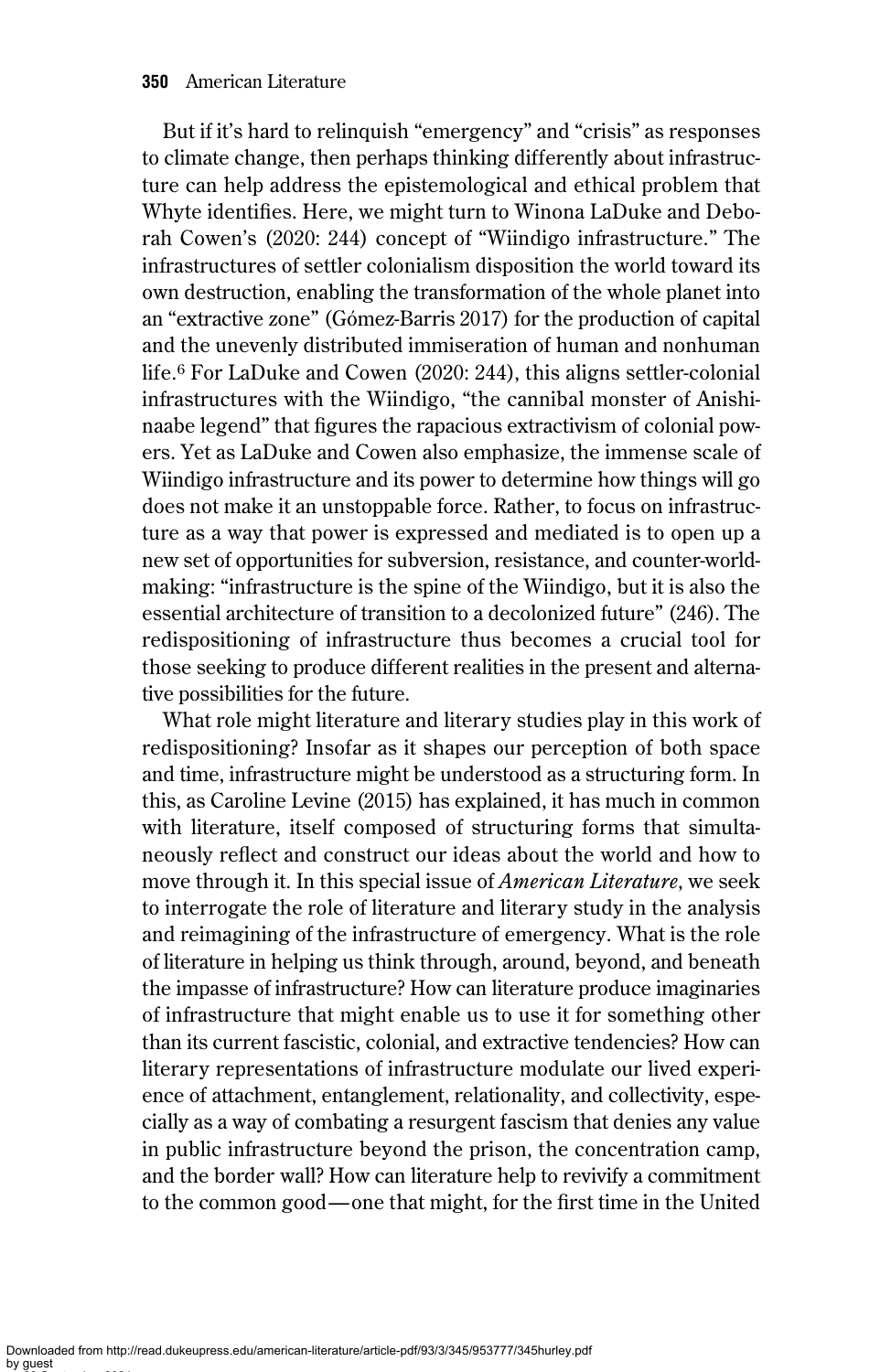States, be capable of conceptualizing a public good that is not built on the bodies of those excluded from the public but on mutual aid and an ethics of care? Some version of collectivity is more important than ever, but we have to be able to redefine community as separate from the ideas of national identity and national progress that have led us into the current emergency. What is the relationship between rethinking infrastructure and rethinking collectivities that do not reproduce the eliminationism, homophobia, racism, ableism, gendered violence, and ecocide that have been produced by colonialism?

To think of infrastructure as something that can be retooled for justice is simultaneously a more challenging and a more modest aim than models of revolution built on burning it all down to begin again.7 If another world is indeed possible, then how can we make it from the infrastructures of the world that we have? In asking these questions, we seek to move infrastructure studies beyond the paradigm of visibility that often frames the problem and its solution in terms of perception. This framework emphasizes what the literary critics Michael Rubenstein, Bruce Robbins, and Sophia Beal (2015: 576) call the "boringness of infrastructure," the fact that it plays an invisible, background role in most of our lives; the fact that in its smooth operation, most of us can take it for granted. The critical approach they call "infrastructuralism" attends to literary texts "that try to make infrastructure, as well as its absence, visible." Elsewhere, Robbins (2007: 29), for example, thus takes up the appearance of public utilities in fiction by Jonathan Franzen, Milan Kundera, and others in order to bring them into focus as "objects of political struggle." And Levine (2015: 588) considers material infrastructures in relation to other deep structural formations like racial hierarchies, in order to "unsettle the privileged obliviousness" that obscures the work that infrastructure performs. This focus upon the taken-for-granted quality of infrastructure is echoed in the work of Kate Marshall (2013: 82), who has argued that the "becoming-visible of infrastructure" in the US modernist novel helps "reveal the novel's communicative architectonics" (84).

Yet scholars working in other fields, like anthropology and cultural geography, have already begun to reveal the limitations of the visibility/ invisibility paradigm. As Thomas S. Davis (2021), following thinkers in these fields, has argued, "we need not only make infrastructure visible, but to enact ways of seeing it better." The history and literature of the United States provide an especially rich archive of materials for a critical project that seeks to trace the genealogies and theorize the imagined futures enabled (or foreclosed) by infrastructure. Since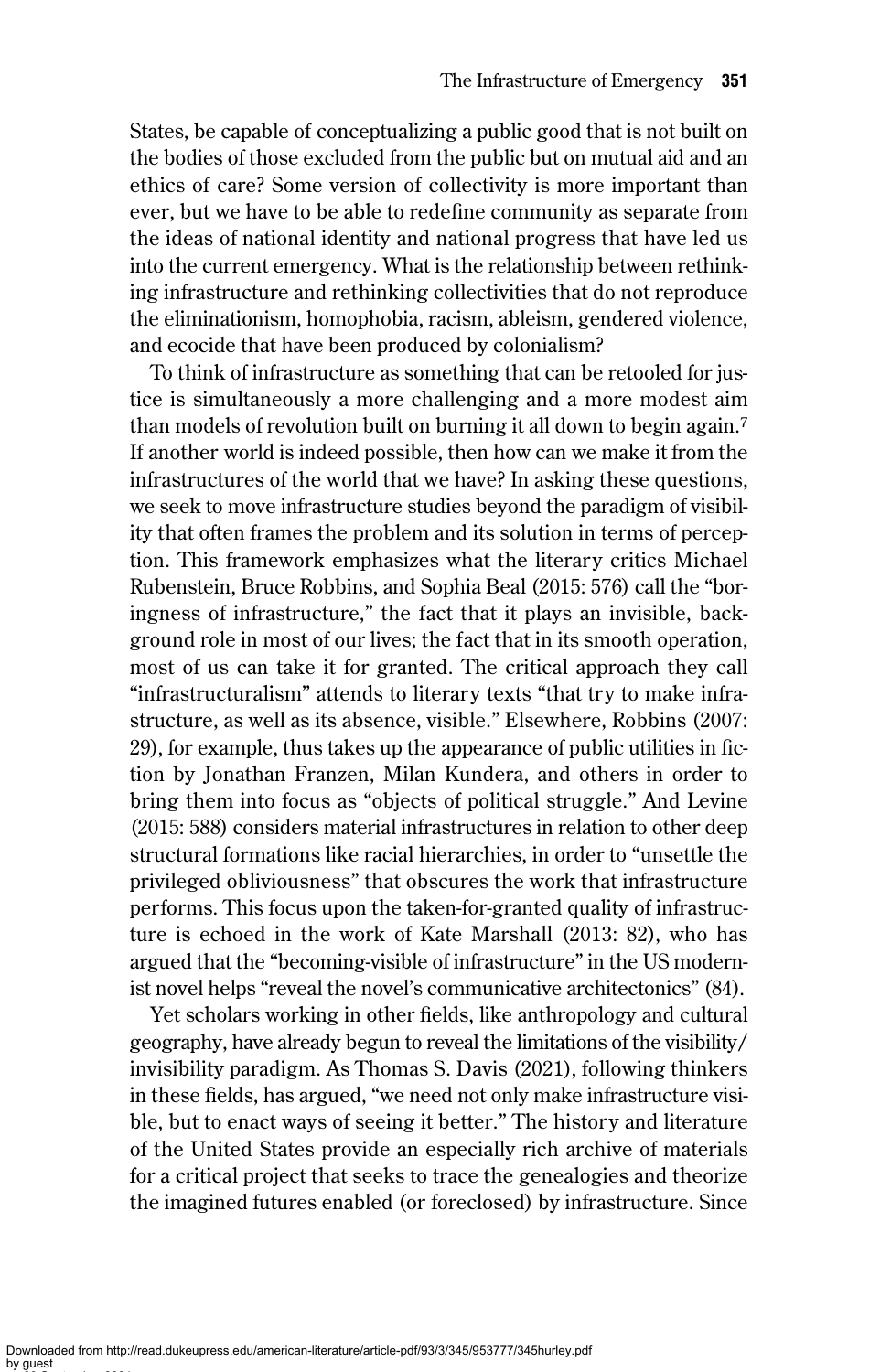settler arrival, those infrastructures—from the transcontinental railroad to the interstate system, from coal mines to solar farms—have served as appurtenances of empire and capital *and* as signs of progress; they have been instruments of violence, destruction, oppression, and ecological degradation and tools of wealth and growth. In ways as yet largely unexamined, US poetry and narrative fiction have documented and contested the social, cultural, and ideological work performed by these infrastructures, often "interrogat[ing]" as Jessica Hurley (2020: 3) shows in her study of US nuclear infrastructure, "the racist, sexist, colonial, and homophobic logics that structured" them.

The contributions to this special issue initiate just such a series of investigations. In "War on Dirt: Aesthetics, Empire, and Infrastructure in the Low Nineteenth Century," Andrew Kopec frames the settlercolonial project as one organized by the imperative to transform dirt into infrastructure. Tracing the literary history of water infrastructures such as the Panama and Erie Canals, Kopec argues that the two primary aesthetics of infrastructure—the sublime drive toward modernity described by Appel, Anand, and Gupta and the everyday boring hiddenness described by Rubenstein, Robbins, and Beal—in fact operate dialectically to facilitate settler colonialism's seizure and transformation of the landscape: large national infrastructure projects are seen first as too sublime to be stopped and then as too mundane for their ongoing violence to be registered. Cutting through an opposition that has long defined critical infrastructure studies, Kopec reveals instead how the spatiotemporal politics of infrastructure change over time according to the needs of the settler-colonial state. And yet the capacity for shifts in how infrastructure signifies also holds open the possibility that new ways of inhabiting infrastructure—and especially the ruins of infrastructure that mark our contemporary emergencies might yet develop, allowing us to move beyond the "infrastructural dialectic" and create "a platform from which to reject the appetitive, imperial wild surmises that run through the infrastructures of coloniality from the past to the present."

If affect organizes how we perceive and respond to infrastructure, as Kopec suggests, then literature becomes a crucial mechanism for modulating larger structures of feeling around infrastructure and the public good. Jamin Creed Rowan's "The Hard-Boiled Anthropocene and the Infrastructure of Extractivism" proposes hard-boiled fiction and the noir tradition as unexpected sites where such a modulation occurs, showing how the obliviousness and cruelty that define the noir villain map on to the victory of extractivist infrastructures from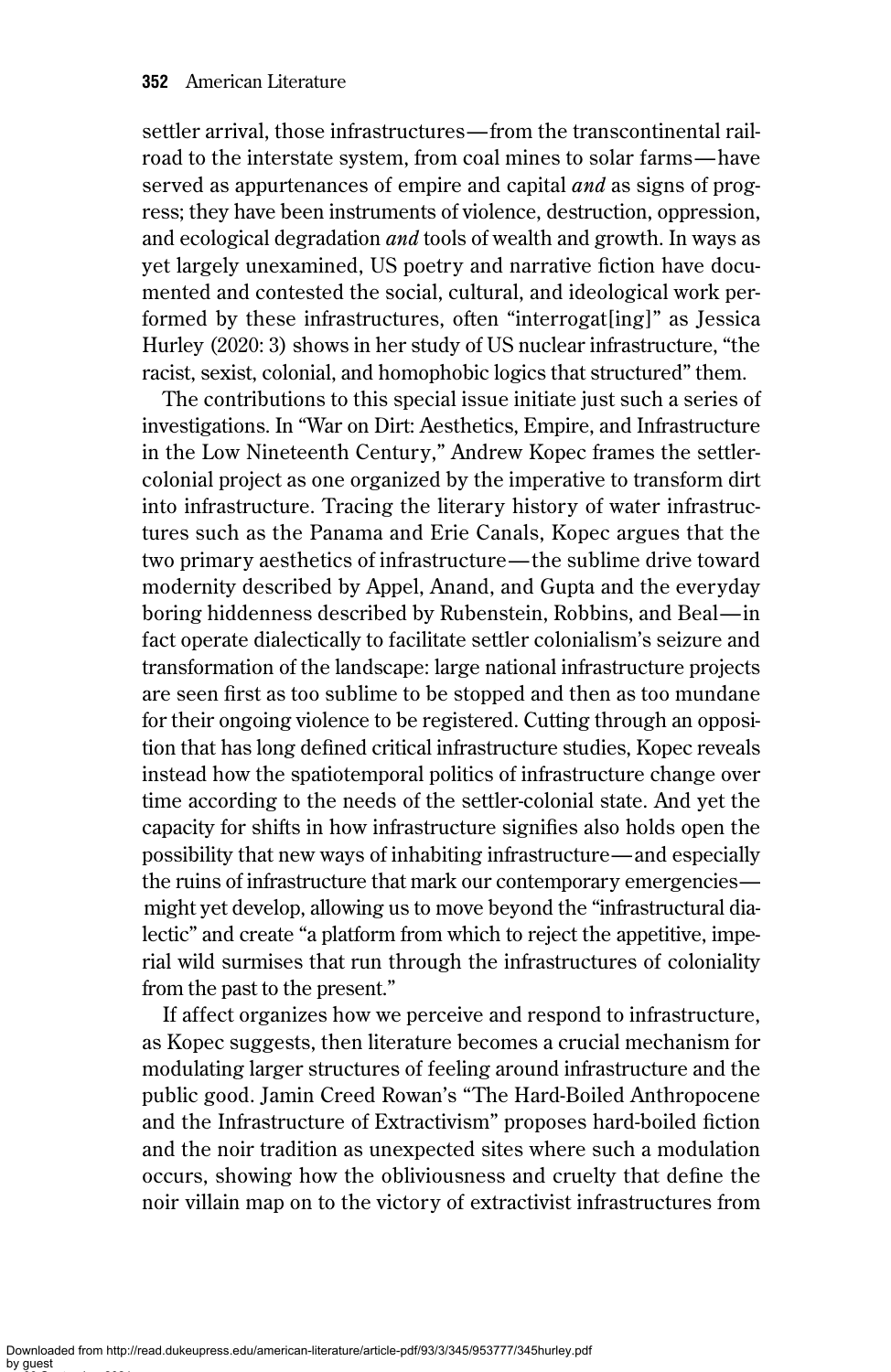the dam to the oil field. By redefining the infrastructures of extraction as "a type of weapon through which individuals commit crimes" and "a mechanism for concealing criminality," hard-boiled fiction, composing a structure of feeling in which revelation leads to shock and outrage, subverts the "emotional and ethical evasion" that infrastructure facilitates. More recent hard-boiled climate fiction such as Paolo Bacigalupi's The Water Knife (2015) builds on this tradition to show how both the present and the future have been immiserated as sources of value extraction via the infrastructures of the past, a grim vision but one that, nonetheless, allows for the emergence of new collectivities in the ruins of the past's collapsing infrastructures. Building on AbdouMaliq Simone's theory of "infrastructures of relationality," Rowan proposes that the collective maintenance of infrastructures in the service of communal survival might recompose an idea of the common good that would be oriented toward life rather than extraction.

The noxious notions of individual sovereignty that define the noir villain are also central to Suzanne F. Boswell's "'Jack In, Young Pioneer': Frontier Politics, Ecological Entrapment, and the Architecture of Cyberspace." Boswell demonstrates that the arrival of the internet in the United States was deeply entangled with ecological emergency, as the supposed immateriality of cyberspace was seen as offering an escape from a world running out of space and resources. Immediately mapped on to the older frontier chronotope, cyberspace became a disembodied place where whiteness, sovereignty, and individualism reigned and to which "the white user belonged as an indigenous inhabitant." These early colonial and ecological frameworks for understanding virtual space would go on to shape the technological and digital infrastructures of the internet through the 1990s, "influencing the modern user's experience of the internet as a private space under their sovereign control." If for Kopec infrastructure materializes empire, then Boswell demonstrates how ideas of empire and conquest have shaped our ostensibly immaterial digital infrastructures, foreclosing the possibility of an internet defined by collectivity in favor of one that demands "individual and private access."

And yet, as Boswell demonstrates in her reading of William Gibson's Sprawl trilogy (1984–1988), the ecosystem of cyberspace never succeeds in manifesting the new frontier. Rather, it places users in an inescapable infrastructural connection to everything the frontier would prefer to avoid: the collective, the nonsovereign, the political, and particularly the racialized other. Here we see infrastructure operating as something like the collective unconscious of frontier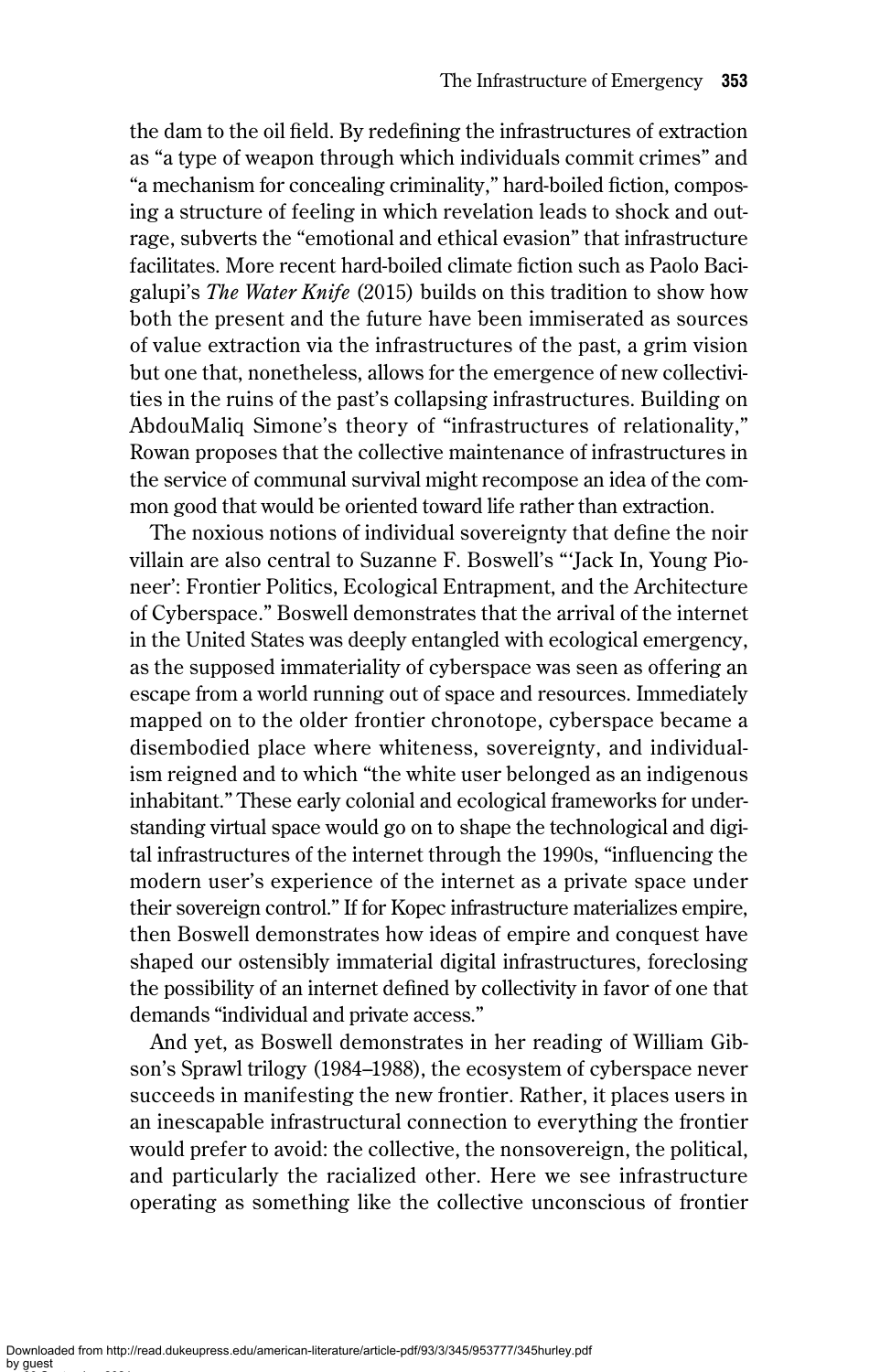individualism, materializing the political and social connections and the intimacy between bodies that the image of the cowboy is meant to preclude. Boswell's work thus offers a way to cut through one of the key impasses of the present emergency: the ceaseless demand by those in power that we develop individual solutions to planetary emergencies like climate change. Attention to the infrastructures of climate crisis is not only a more accurate way of perceiving cause and effect, but it is also a way of accessing the reality of collective agency in the Anthropocene without falling into the flattened universalism of what Dipesh Chakrabarty (2009: 213) has called "species thinking." Infrastructure is collective and puts us into relation whether we like it or not; it also shows us *how* we are related, to what degree, and within what flows of power. Infrastructure mediates the universal and the individual, offering a systemic analysis that maps connections, causes, and consequences across different scales of space and time without suggesting that "we" are all equally culpable for what unfolds.

The first three essays in this collection show how settler capitalism has shaped the infrastructural transformation of the continent, from the canal to the data center. The final three essays focus on the intersections of infrastructure with the ongoing emergencies of racial oppression: infrastructure as racial violence. In "Geomemory and Genre Friction: Infrastructural Violence and Plantation Afterlives in Contemporary African American Novels," Rebecca Evans considers the spatial dimensions of what Toni Morrison calls rememory: the simultaneously gothic and mimetic hauntings that are produced when the violent racial histories of place continue to create racial violence in the present through the continuities of infrastructure. Evans proposes the term geomemory to define an emergent formal technique in contemporary African American fiction where the racial emergencies of the present are revealed to be the result of still-active infrastructures of white violence; what might be taken to be a purely gothic form is theorized by Evans instead as one produced by the friction between gothicism and realism, where the haunting of the present by the past is less a suggestive trope than a literal reality. As Evans writes, "geomemory doesn't just show that history haunts us; it shows precisely how that haunting plays out in the human use and misuse of land and the human organization of space and infrastructure." Tracing the afterlives of the plantation to the petrochemical plants that debilitate bodies in Louisiana's Cancer Alley, the prison farms that Jesmyn Ward represents in *Sing, Unburied, Sing* (2017), and the postbellum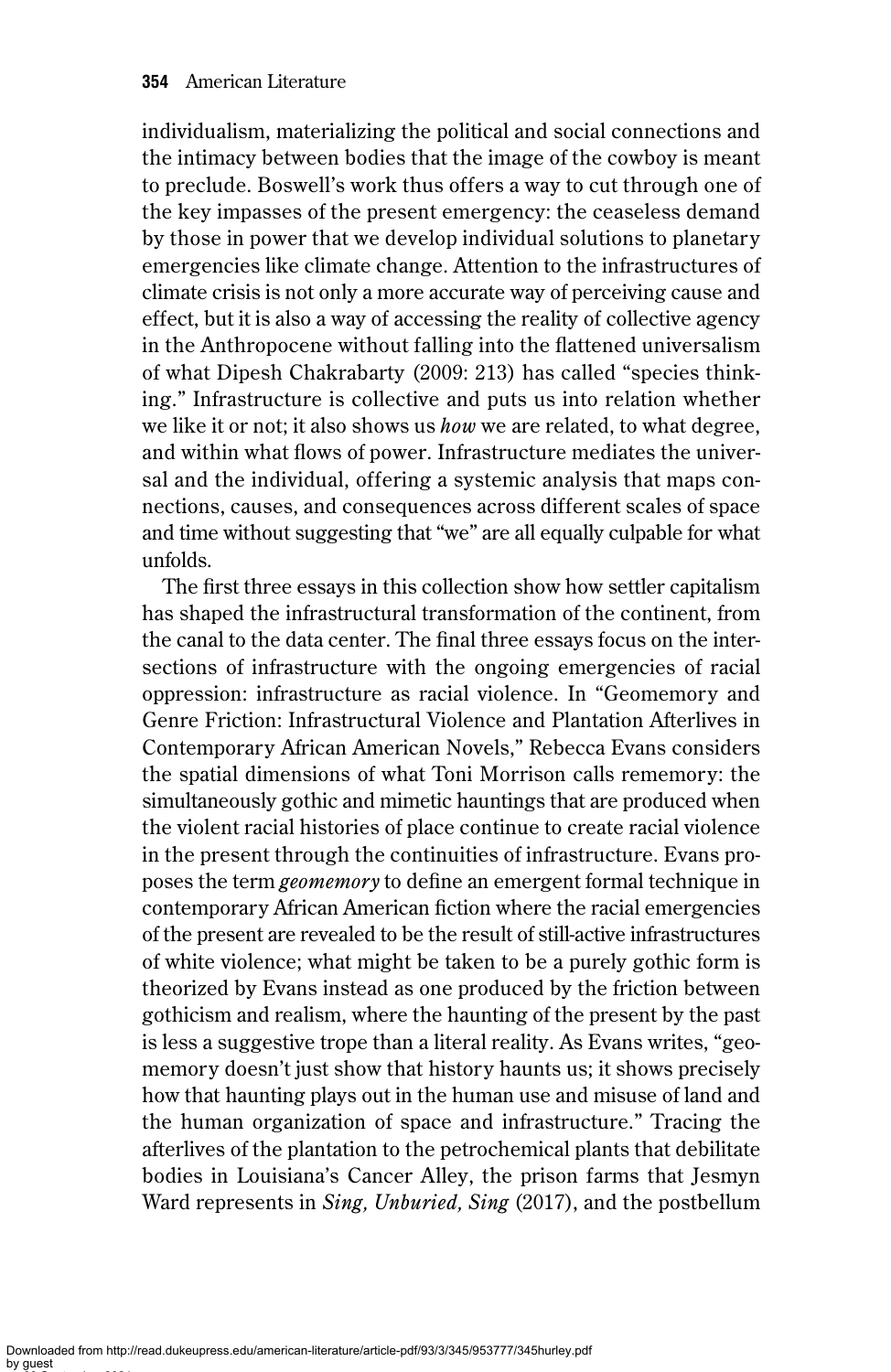medical experiments evoked by Colson Whitehead in The Underground Railroad (2016), Evans shows how the temporal collapses of Black gothicism and geomemory serve to puncture the aggressive forward drive of infrastructure-as-national-modernity-and-concretized-signof-progress, revealing and contesting instead the temporal drag by which infrastructure situates racialized bodies within the ongoing catastrophe of white supremacy.8

If the plantation lives on in the social and spatial continuities of its infrastructures, how, then, might we imagine modes of survival and flourishing for Black lives in worlds that are infrastructured toward their containment and destruction? In "The Subsident Gulf: Refiguring Climate Change in Jesmyn Ward's Bois Sauvage," Kelly McKisson reorients our vision away from the infrastructures that occupy the ground and toward the ground itself. McKisson shows how large national infrastructure projects in the Gulf have led to the loss of land as an ecological infrastructure, as leveeing, river channeling, and pipelines, as well as the rising waters of climate change, produce accelerated subsidence that disappears land at a rate of an acre an hour in the Mississippi Delta. For McKisson, subsidence becomes visible in Ward's work as a figuration that binds environmental crisis to environmental and racial injustice, with "sinking" figuring both the disappearing land and the literally and metaphorically drowning bodies that Ward invokes in her representations of Black Gulf life during and after Katrina. And yet, the search for dry ground that defines nationalist responses to climate change also loses its power. Rather, the question in Ward's novels is how to live on shifting, sinking, vanishing land; how to orient toward water; how to salvage a life at the waterline; how to inhabit and imagine space differently as a form of resistance to the subsident force of infrastructural emergency. Security and stability may not be possible, here, but they also may not be desirable in a world structured by infrastructural violence. Infrastructure promises continuity across time, but that continuity can also mean the continuation of racial and ecological violence. In improvisational acts of salvage that seek to prolong subsistence in a subsiding world, McKisson sees how "the instability of the land can be countered by the peoples' resistant and imaginative postures of dissension." A subsiding world, a world of ongoing emergency, requires an infrastructure built anew each day, a place that is composed and recomposed by dissident acts in constantly renewing relation.

We close this issue with an essay that transitions us away from more traditional infrastructure projects to one that is less immediately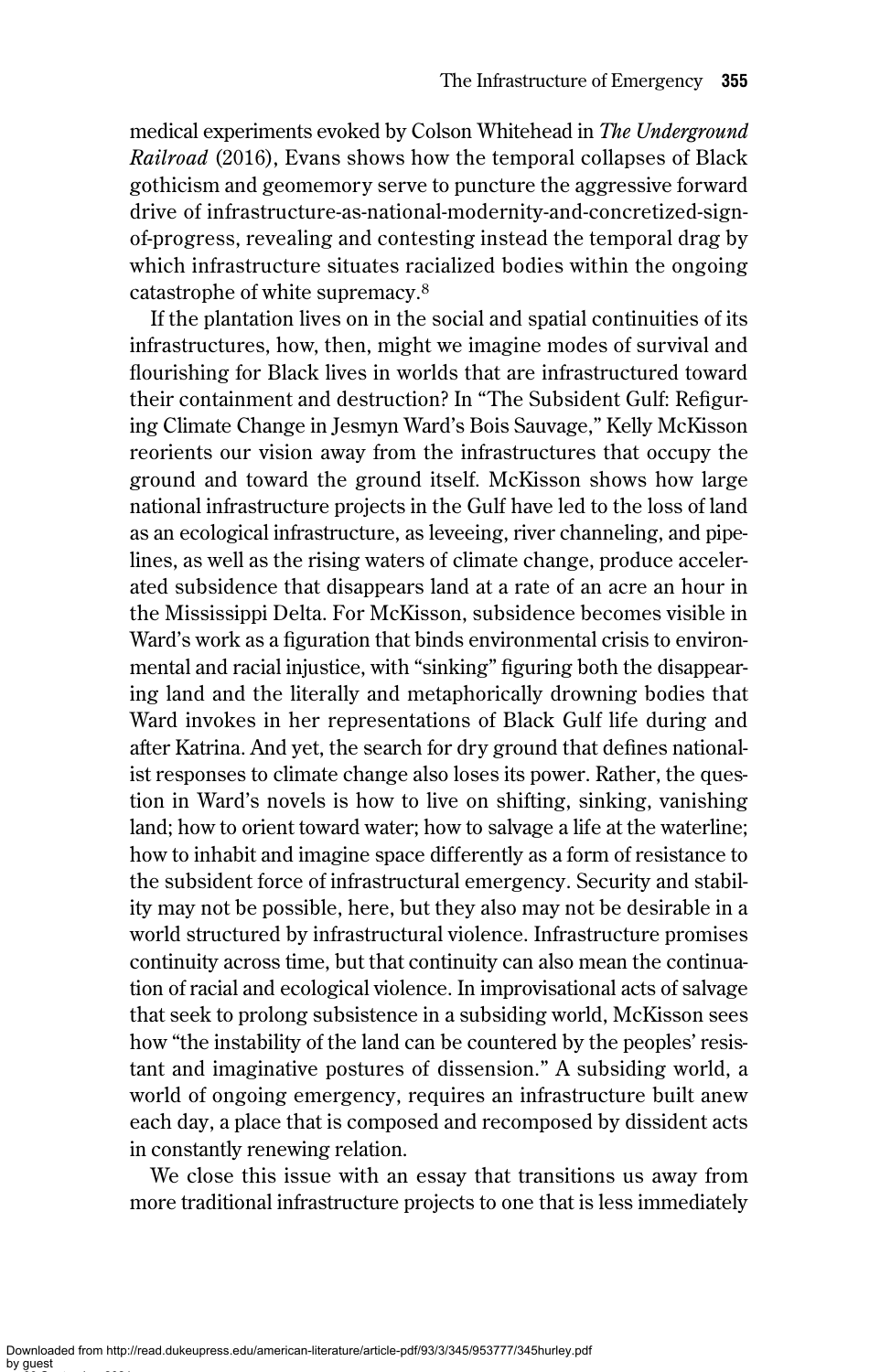visible as such: the conglomeration of buildings, laws, institutions, and capital markets that is the US healthcare system. Michelle N. Huang's "Racial Disintegration: Biomedical Futurity at the Environmental Limit" argues that the "underlying conditions" of health "extend beyond the individual racialized body and should refer also to the structural and material conditions of damage to which it is subject." Huang challenges the deracination of healthcare—which promises a postracial utopia of individually tailored genomic medicine while ignoring all of the ways in which racialized environmental emergencies render people unevenly vulnerable to death (Gilmore 2007)—by drawing on contemporary Asian American dystopian literature, which "provides a crucial case study through which to analyze futurities where healthcare infrastructures intensify racial inequality under terms that do not include race at all." Understanding health as a consequence of space and infrastructure contests the privatization of medicine, with its emphasis on individual wellness and personalized solutions, and suggests that race, solidified in infrastructure and infrastructural violence, will manifest as damage to bodies that we perceive as illness rather than recognizing it as the product of racial violence. For Huang, the technique of "studious deracination" used in recent novels by Chang-rae Lee and Rachel Heng entrains us to see how racism works "outside-in, not inside-out," with race adhering in and emerging from the infrastructures that white supremacy produces.

As we write in the early days of 2021, the vexed relations between infrastructures and emergencies of various kinds are perhaps as vivid as ever—electoral systems and democracy, the healthcare system and pandemic, the state carceral apparatus and racial violence, extractive infrastructures and climate change. Meanwhile, the specters of Church Rock and Marshall loom as an outgoing presidential administration approves new uranium mining on public lands in the West and Enbridge embarks upon massive new pipeline infrastructure projects in the Midwest—each in the name, perversely, of progress and security. This continuation of the very practices that have produced our present crises prompts us to think not just in terms of the infrastructure *of* emergency but also in terms of infrastructure *as* emergency. The essays gathered here and in our companion special issue of Resilience: A Journal of the Environmental Humanities document several iterations of that convergence, helping us to grapple with infrastructure's position at the heart of struggles over world-making from the eighteenth century to the present. In these essays, infrastructure comes alive as a site of attachment, a form of relation, and a shifting improvisation toward a future that the present's infrastructures of/as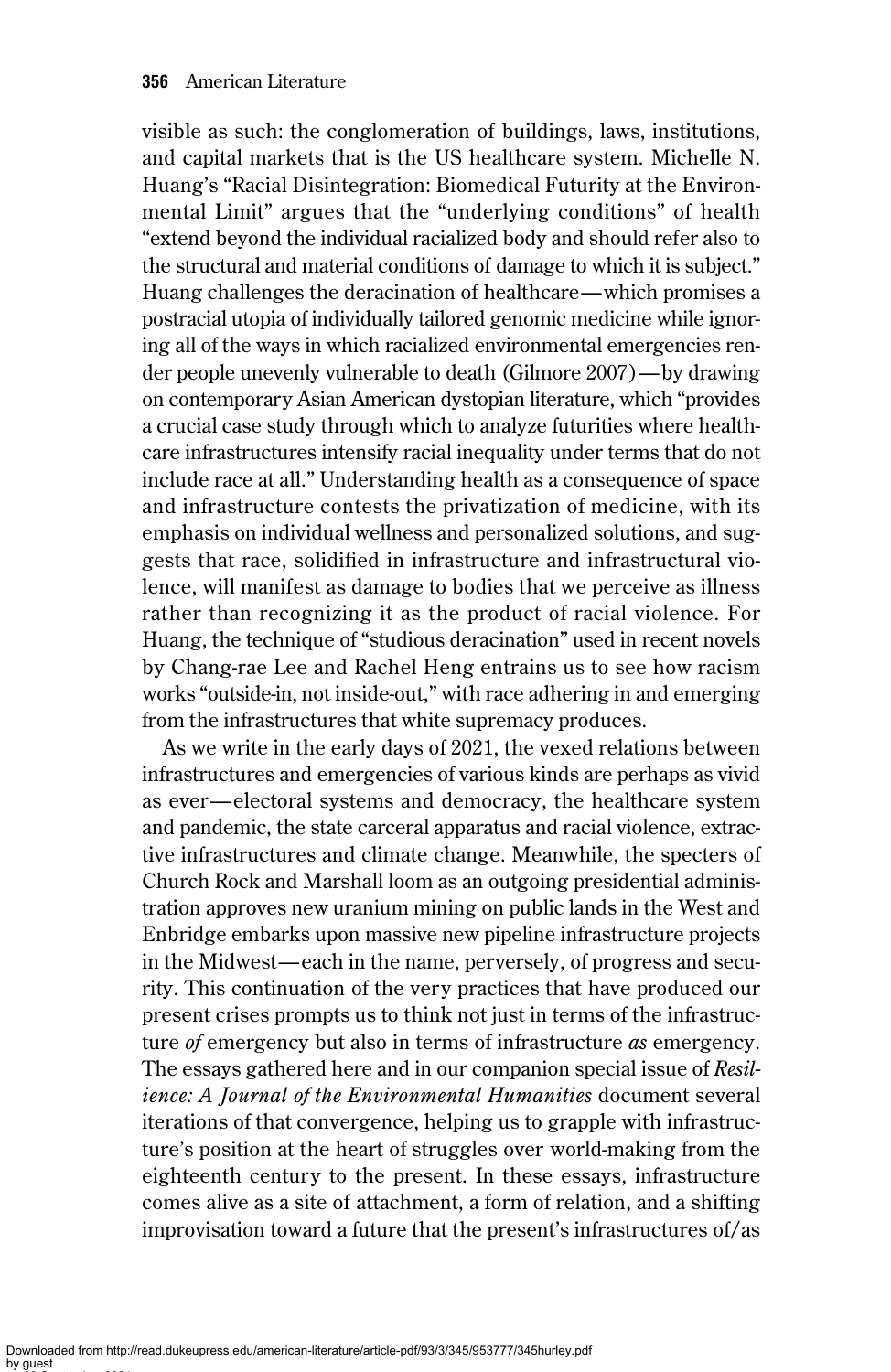emergency do not entirely foreclose. But if infrastructure is always, as Anne Spice (2018: 47) observes, "assembled in the service of worlds to come," those worlds need not be the ones imagined by racial capitalism with its insatiable appetite for progress and growth at the expense of justice and reciprocity. We live in a time in which the things that bind us are shifting and many of us experience this, rightly, as an emergency. But LaDuke and Cowen remind us that, on the ground, those who have been harmed by or excluded from the benefits and advantages of "Wiindigo infrastructure" continue, as they always have done, to create communities of care, to imagine and build infrastructures otherwise.

**Jessica Hurley** is assistant professor of English at George Mason University, where she teaches speculative fiction, critical theory, and the environmental humanities, and the author of Infrastructures of Apocalypse: American Literature and the Nuclear Complex (2020). She is currently working on her second book project, "Nuclear Decolonizations."

**Jeffrey Insko** is professor of English at Oakland University in Michigan, where he teaches courses in nineteenth-century American literature and culture and the environmental humanities. He is the author of History, Abolition, and the Ever-Present Now in Antebellum American Writing (2019). He is currently completing a book titled "Untimely Infrastructure: The 2010 Marshall, Michigan Oil Spill in the Human Epoch."

## **Notes**

- 1 For an overview of the damage and a critique of the cleanup so far, see Fettus and McKinzie 2012.
- 2 For a full account of the Enbridge spill, see "The Dilbit Disaster" (2012), a series of articles published by reporters Elizabeth McGowan, Lisa Song, and David Hasemyer in *Inside Climate News*. The series won the Pulitzer Prize in 2013. [https://insideclimatenews.org/news/26062012](https://insideclimatenews.org/news/26062012/dilbit-diluted-bitumen-enbridge-kalamazoo-river-marshall-michigan-oil-spill-6b-pipeline-epa/) [/dilbit-diluted-bitumen-enbridge-kalamazoo-river-marshall-michigan-oil](https://insideclimatenews.org/news/26062012/dilbit-diluted-bitumen-enbridge-kalamazoo-river-marshall-michigan-oil-spill-6b-pipeline-epa/) [-spill-6b-pipeline-epa/](https://insideclimatenews.org/news/26062012/dilbit-diluted-bitumen-enbridge-kalamazoo-river-marshall-michigan-oil-spill-6b-pipeline-epa/).
- 3 We have in mind Timothy Mitchell's well-known account in Carbon Democracy: Political Power in the Age of Oil (2011).
- 4 For an account and critique of infrastructure's promises, see Appel, Anand, and Gupta 2018.
- 5 For additional Indigenous critiques of crisis and apocalypticism, see Simpson 2017 and Mitchell and Chaudhury 2020.
- 6 Keller Easterling (2014) uses the term "disposition" to name infrastructure's capacity to determine how things will go; infrastructure can be dispositioned to produce certain outcomes, and perhaps redispositioned to produce others.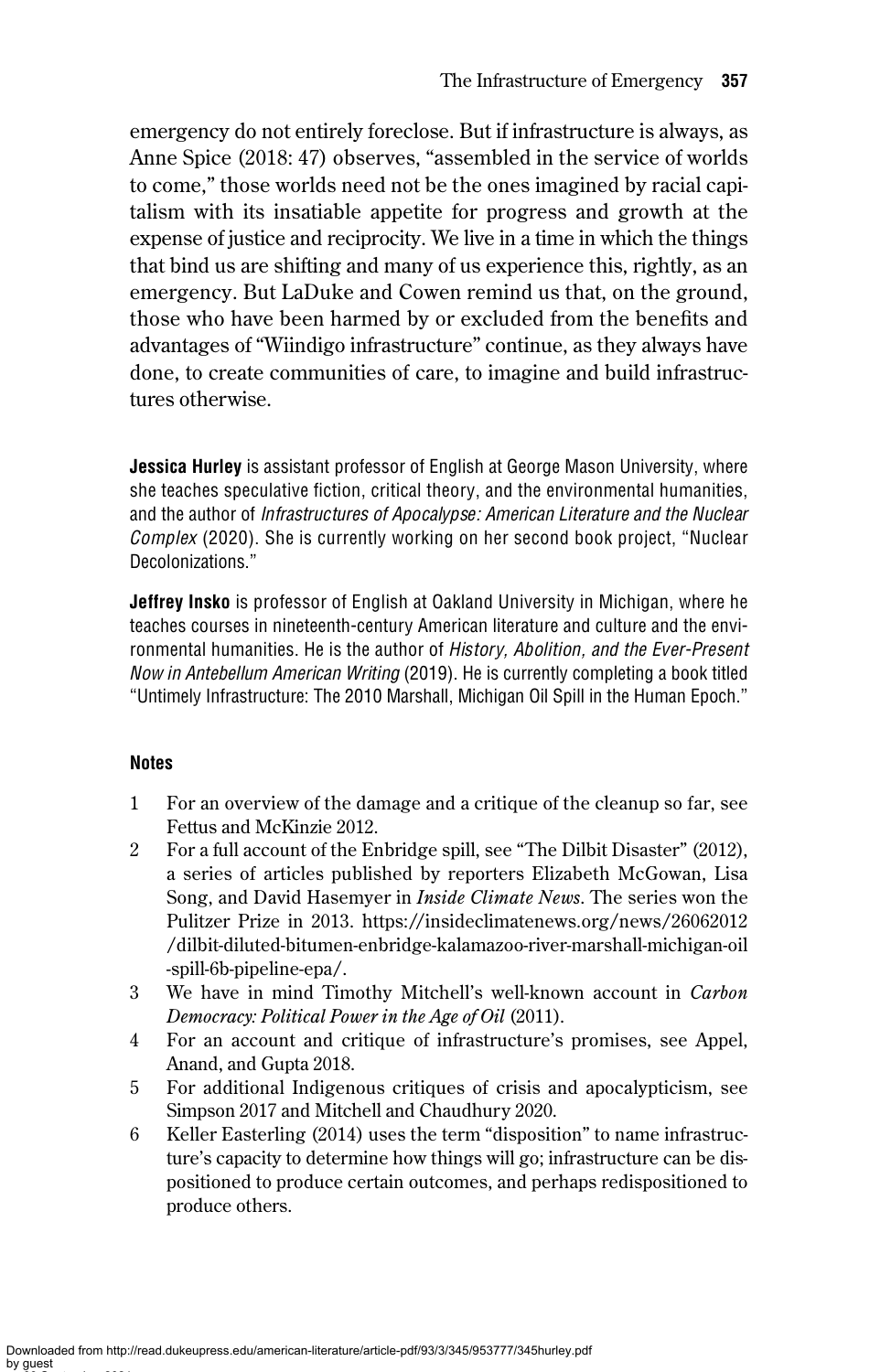## 358 American Literature

- 7 As Reuben Martens and Pieter Vermeulen (2021) note in their essay in the issue of Resilience that makes up the other half of this special issue, imagining infrastructure as a form of continuity that can get us to the future that we want is an important alternative to the impasse of infrastructure that can see only its immovable rigidity or its spectacular destruction.
- 8 We take the term *temporal drag*, of course, from Elizabeth Freeman (2010: 62), who uses it to index "the pull of the past on the present." While for Freeman temporal drag is (or can be) a reparative practice in queer life, we see (in our reading of Evans's work) infrastructure as a materialization of temporal drag that binds Black and other dispossessed subjects to the ongoing conditions of violent pasts.

## References

- Appel, Hannah, Nikhil Anand, and Akhil Gupta. 2018. "Introduction: Temporality, Politics, and the Promise of Infrastructure." In The Promise of Infrastructure, edited by Nikhil Anand, Akhil Gupta, and Hannah Appel, 1–38. Durham, NC: Duke Univ. Press.
- Brugge, Doug, Jamie L. deLemos, and Cat Bui. 2007. "The Sequoyah Corporation Fuels Release and the Church Rock Spill: Unpublicized Nuclear Releases in American Indian Communities." American Journal of Public Health 97, no. 9: 1595–1600.
- Chakrabarty, Dipesh. 2009. "The Climate of History: Four Theses." Critical Inquiry 35, no. 2: 197–222.
- Davis, Thomas S. 2021. "'Far from the Gulf Coast, But Near it Too': Art, Attachment, and Deepwater Horizon." Resilience: A Journal of the Environmental Humanities 8, no. 3.
- Dempsey, Dave. 2001. Ruin and Recovery: Michigan's Rise as a Conservation Leader. Ann Arbor: Univ. of Michigan Press.
- Easterling, Keller. 2014. Extrastatecraft: The Power of Infrastructure Space. London: Verso.
- Environmental Protection Agency (EPA). n.d. "United Nuclear Corp. Church Rock, NM: Cleanup Activities." [https://cumulis.epa.gov/supercpad/Site](https://cumulis.epa.gov/supercpad/SiteProfiles/index.cfm?fuseaction=second.cleanup&id=0600819) Profi[les/index.cfm?fuseaction=second.cleanup&id=0600819](https://cumulis.epa.gov/supercpad/SiteProfiles/index.cfm?fuseaction=second.cleanup&id=0600819) (accessed January 8, 2021).
- Fettus, Geoffrey H., and Matthew G. McKinzie. 2012. "Nuclear Fuel's Dirty Beginnings: Environmental Damage and Public Health Risks from Uranium Mining in the American West." Natural Resources Defense Council, March. [https://www.nrdc.org/sites/default/](https://www.nrdc.org/sites/default/files/uranium-mining-report.pdf)files/uranium-mining-report [.pdf](https://www.nrdc.org/sites/default/files/uranium-mining-report.pdf).
- Freeman, Elizabeth. 2010. Time Binds: Queer Temporalities, Queer Histories. Durham, NC: Duke Univ. Press.
- Gilmore, Ruth Wilson. 2007. Golden Gulag: Prisons, Surplus, Crisis, and Opposition in Globalizing California. Berkeley: Univ. of California Press.

on 09 September 2021